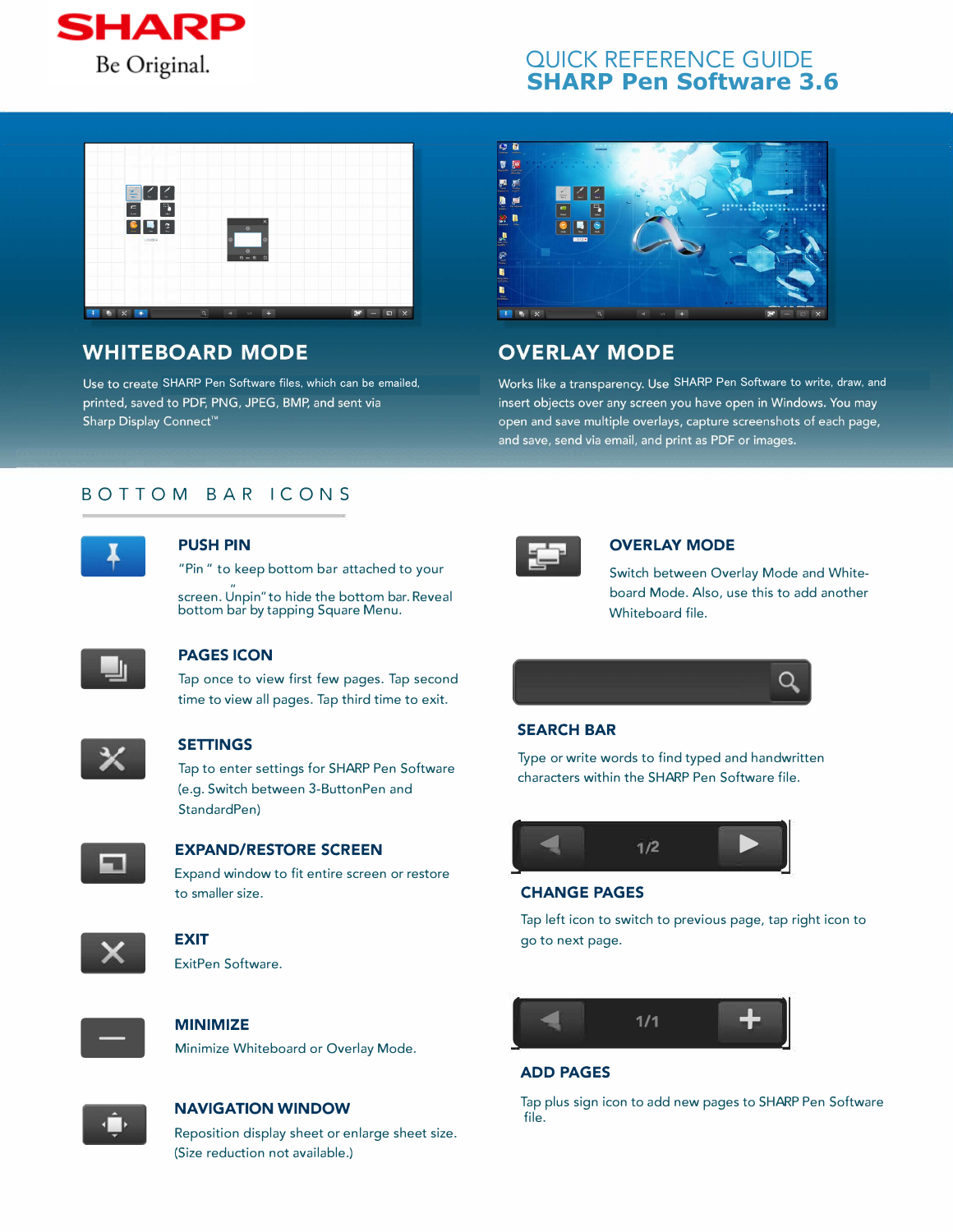# SQUARE MENUI

**PAGE 1** 





# and Figure Pen.<br> **A** 司 Brush Highlighter Figure pen **1/2 · Contract 2 Security 2 Figure 2 Security 2 Figure 2 Figure 2 Security 2 Figure 2 Figure 2 Figure 2 Figure 3 Figure 3 Figure 3 Figure 3 Figure 3 Figure 3 Figure 3 Figure 3 Figure 3 Figure 3 Figure 3 Figure 3 Figure 3** PAGE 2 **Details** Width **1**  園 Width <sup>2</sup> Midth. 2 Midth. A Midth 5 Width 3 Width 4 Width 5 ー Custom Other width **Other width Other width Line color** Drawing<br>Drawing<br>Text Tree Depends open<br>Text Insert Image Black Red Blue Green Yellow White Cus Black Red Blue Green Yellow White Custom Other color  $\blacksquare$ Translucent **V** Smoothing

PEN 1, PEN 2, PEN 3

and Figure Pen.

Write, draw lines, draw shapes using Pen, Brush, Marker,

# SELECTION TOOL



lasso to select object(s).

# ERASER

Pen 1



Erase drawn lines and words. Does not erase shapes or typed words. Tap Eraser icon twice to find Clear Sheet icon:



Clear current sheet.

# 3 Ways to Erase

- 1.Use Eraser Tool with Finger or Touch Pen.
- 2.Use foam eraser.
- 3.Place entire palm on board and move side to side to erase.

# PEN TYPES



Best for writing and freehand drawing.



When used with 3-Button Touch Pen, width varies based on pressure applied.



Writes like a highlighter. Automatically smooths lines and only writes in translucent.



Detects shapes drawn by hand and automatically converts them to shapes. (Some drawn shapes may not be formed and will remain hand-drawn.)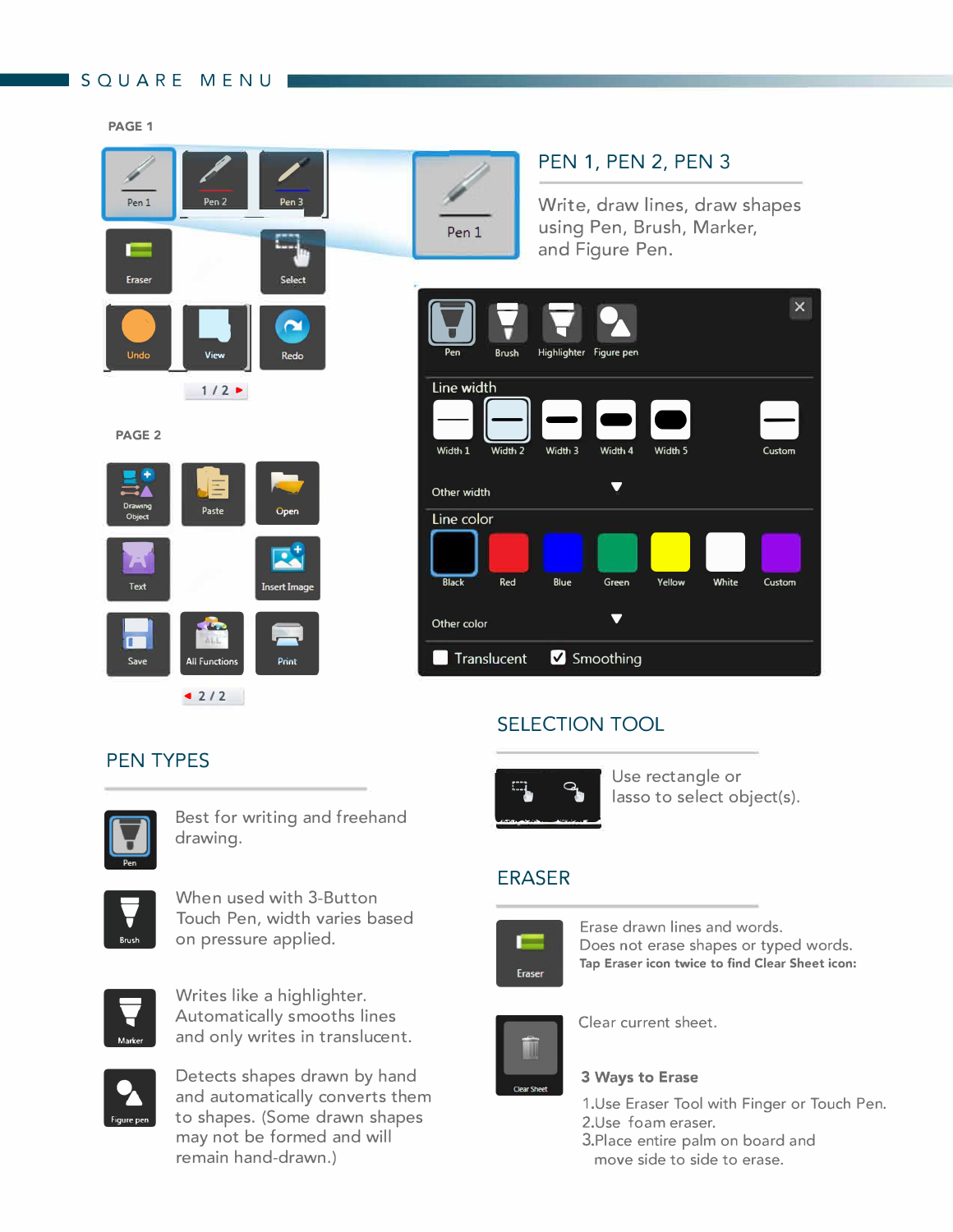# CLASSIC MENUI

٦



# **CLASSIC MENU**

Locks into left or right of screen. Open Settings to set images to large or small.



 $\Box$ 

 $\blacksquare$ 

 $\overline{A}$ 

 $\tilde{\phantom{a}}$ 

 $\mathbb{H}^4$ 

M

# **PAN WINDOW**

Shows thumbnail of displayed sheet. Use to enlarge view or more page.

# FLOATING MENUI



# **FLOATING MENU**



 $\mathbf{r}$ 

Minimize to save space on-screen.

Switch between vertical and horizontal mode.